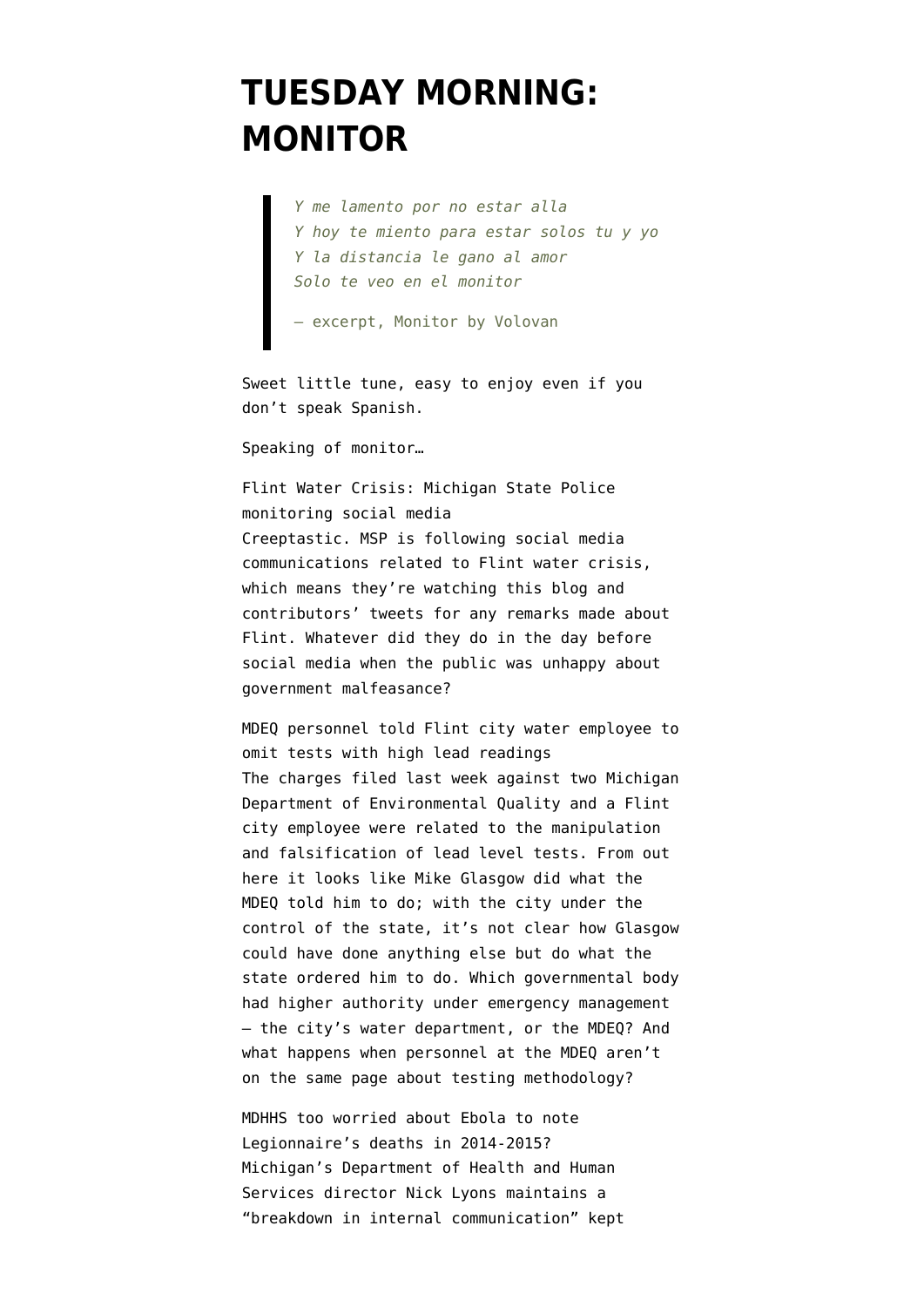[information about the Legionnaire's disease](http://www.detroitnews.com/story/news/michigan/flint-water-crisis/2016/04/25/snyder-staff-testify-flint-water-crisis/83489724/) [outbreak from reaching him.](http://www.detroitnews.com/story/news/michigan/flint-water-crisis/2016/04/25/snyder-staff-testify-flint-water-crisis/83489724/) He also said MDHHS was focused on Ebola because of its high mortality rate overseas. There were a total of [11 cases of Ebola in the U.S.](https://en.wikipedia.org/wiki/Ebola_virus_cases_in_the_United_States) between 2014 and 2015, none of which were diagnosed or treated in Michigan. Meanwhile, 10 people died of Legionnaire's due to exposure to contaminated Flint water in that same time frame. Not certain how MDHHS will respond to an imported biological crisis when it can't respond appropriately to a local one created by the state.

Other miscellaneous monitoring

- Charter Communications and Time Warner [tie-up approved](http://www.reuters.com/article/us-timewarnercable-m-a-charter-communi-idUSKCN0XM22H), with caveat (Reuters) — Charter can't tell content providers like HBO they can't sell their content over the internet – that's one of a few exceptions FCC placed on the deal. I think this is just insane; the public isn't seeing cheaper broadband or cable content in spite of allowing ISPs to optimize economies of scale. Between Charter/TWC and Comcast, they'll have 70% of all broadband connections in the U.S.
- Mitsubishi Motors [fudged its](http://bigstory.ap.org/article/d1935bd2abc141e685b98a2c87fb0330/mitsubishi-motors-says-it-did-false-mileage-tests-1991) [fuel economy numbers](http://bigstory.ap.org/article/d1935bd2abc141e685b98a2c87fb0330/mitsubishi-motors-says-it-did-false-mileage-tests-1991) for last 25 years (AP) — This investigation is exactly what should happen across EU, because EU-based manufacturers have done this